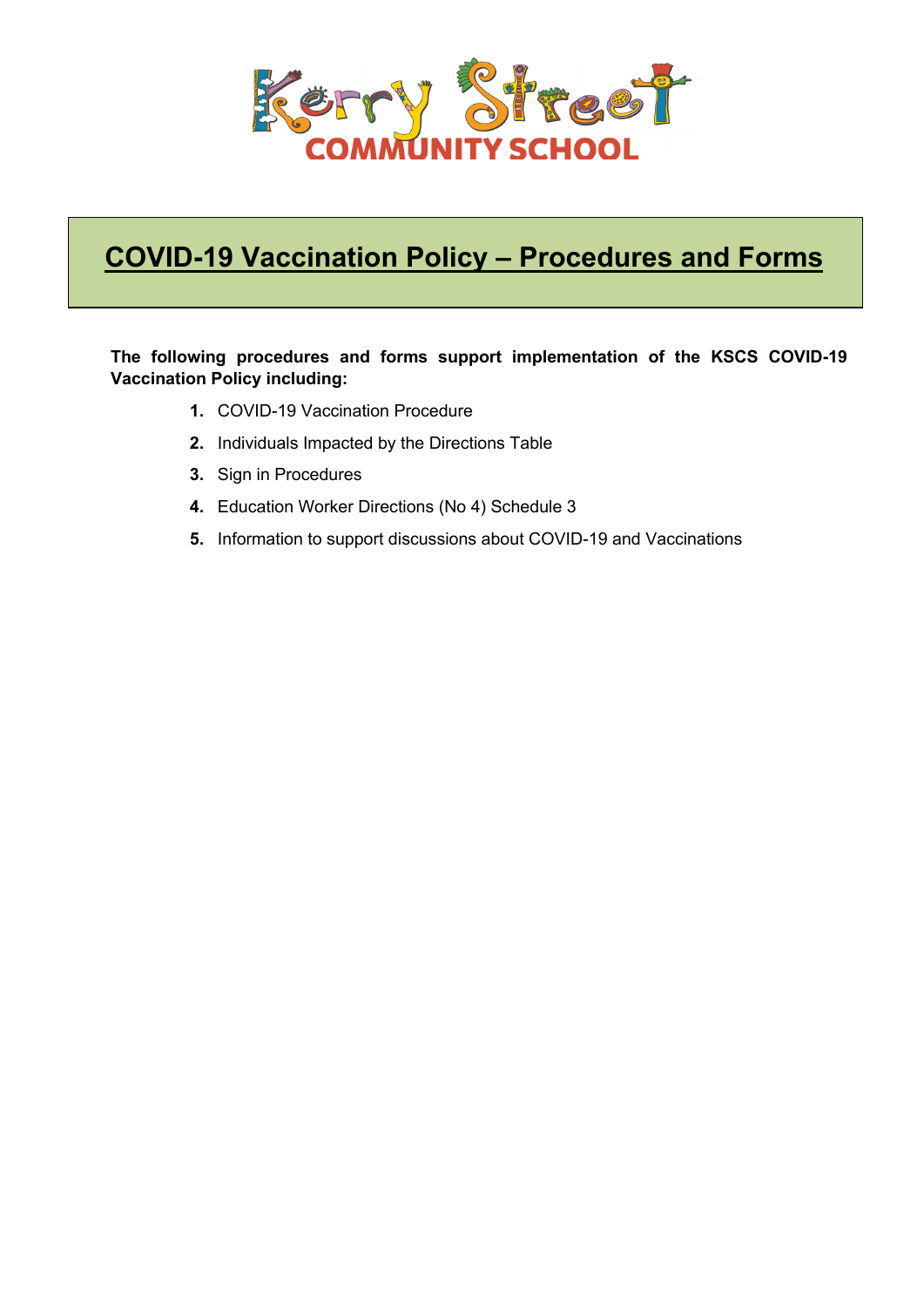## **1. COVID-19 Vaccination Procedure**

Kerry Street Community School (KSCS), as a registered non-Government school, complies with all directions required of it under applicable legislation, including the *School Education Act 1999*, *Occupational Safety and Health Act 1984,* the *Privacy Act 1988* and the *Public Health Act 2016*. We respond appropriately to the ever-changing COVID-19 restrictions and requirements, including compliance with Government mandates and Directions. Our focus is, and will remain, on provision of education for our students and providing an optimum learning environment. KSCS is committed to keeping our staff, parents and students informed of any changes required of us in relation to public health orders

#### **Education Worker (Restriction on Access) Directions No.4**

- **A.** Under these Directions, if Education Workers do not meet the mandatory vaccination requirements, they will not be able to attend school, community kindergarten, or boarding/residential facility sites to work.
- **B.** If a person is required to be vaccinated under the Directions, they will be excluded from an education facility from 1 January 2022 if they haven't had their first dose by that day.
- **C.** In addition, if a person is required to be vaccinated under the Directions, they will be excluded from an education facility from 31 January 2022, the start of Term 1, if they are not double dose vaccinated by that day.
- **D.** Employees are required to follow the Directions. Employees who do not comply may be subject to disciplinary action, which can include termination of employment.

#### **Booster Vaccination (Restriction on Access) Directions No.2**

- **A.** Under these Directions, if Schedule 1 employees of the Booster Vaccination Directions do not meet the booster vaccination requirements, they must not enter, or remain on the school site, unless the person is exempt.
- **B.** From 31 January 2022, a person becomes eligible for their booster vaccination 3 months after the date they became fully vaccinated.
- **C.** If eligible, a vaccination directed person must receive a booster vaccination within one calendar month of the date the person first became eligible, or by 5 February 2022, whichever is the latter.
- **D.** Employees are required to follow the Directions. Employees who do not comply may be subject to disciplinary action, which can include termination of employment.

#### **Evidence of Vaccination**

- **A.** Evidence of vaccination (or exemption) will be required before entering the school site. The school will collect evidence directly from all employees and community members, whilst an assurance of vaccination status will be obtained from third party providers.
- **B.** The Chief Health Officer has approved the following forms of evidence as proof of vaccination against COVID-19:
	- **1.** written confirmation of vaccination issued by the Department of Health of the COVID-19 vaccination; or
	- **2.** a COVID-19 digital vaccination certificate or an immunisation history statement showing the COVID-19 vaccination recorded on the Australian Immunisation Register; or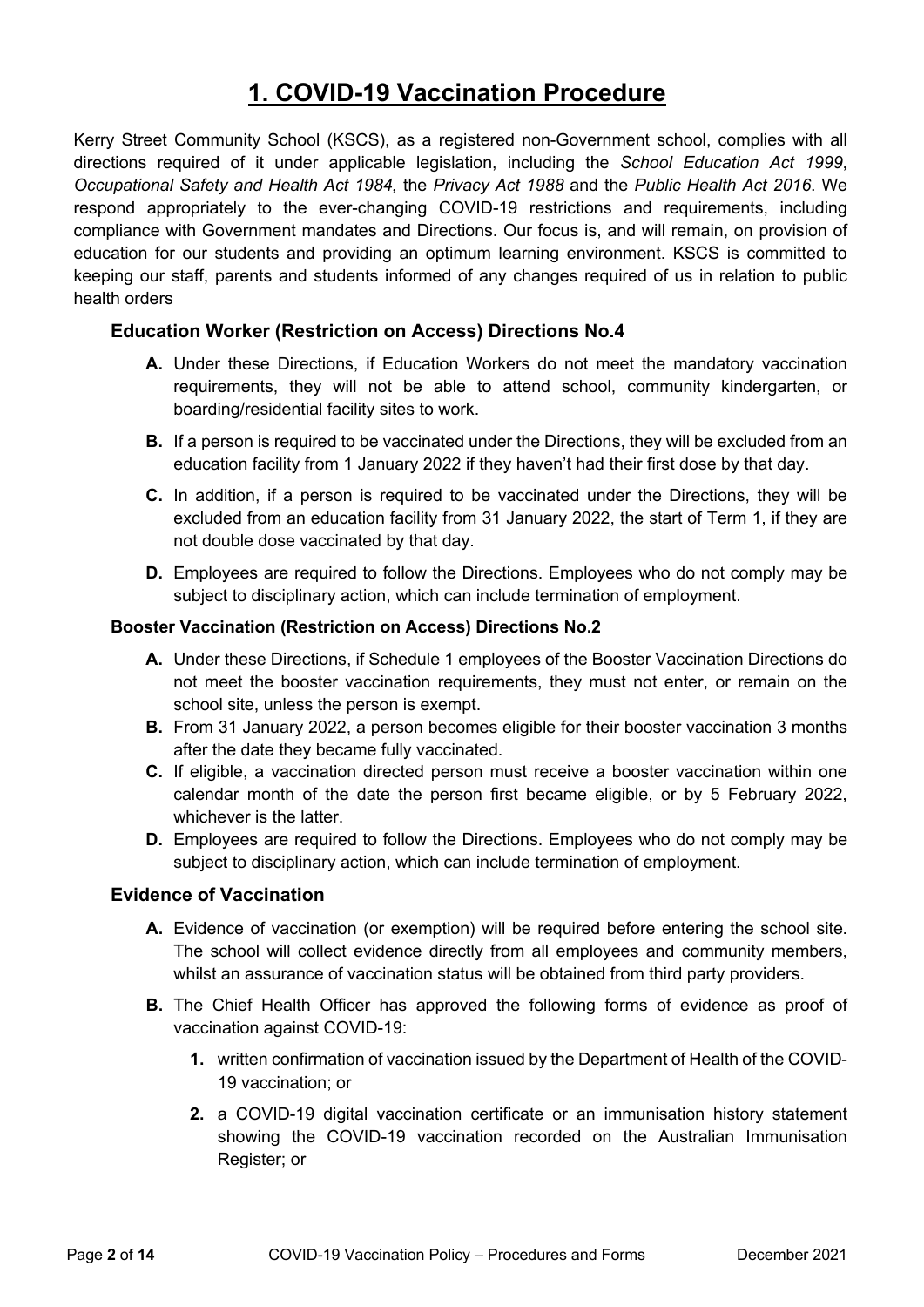- **3.** an International COVID-19 Vaccination Certificate issued by the Commonwealth Government showing the COVID-19 vaccination recorded on the Australian Immunisation Register.
- **C.** The COVID-19 vaccination status of employees and any other individuals is considered sensitive health information under the *Privacy Act* and the School will comply with their obligations under privacy legislation. See the *KSCS Privacy Policy* and the *KSCS Records Management Policy.*
- **D.** Where an employee or individual refuses to provide information regarding their vaccination status and a public health order or direction applies, the school can deem that employee to have not been vaccinated and take appropriate measures.
- **E.** The School may be required to collect vaccination status and medical exemption information on an ongoing basis. As further vaccines become available, some medical exemptions may no longer be applicable or may need to be reissued to ensure that they are still relevant.
- **F.** Employees are required to provide an updated Proof of Vaccination once they have received their booster vaccination.

#### **Exemptions**

- **A.** Medical exemptions must be obtained from the Australian Immunisation Register using an IM011 form. This can only be completed by eligible health professionals and submitted to the Australian Immunisation Register for assessment.
- **B.** Proof of a medical exemption can be found on an individual's Immunisation History Statement.
- **C.** A person may also apply for a temporary medical exemption from the Chief Health Officer.
- **D.** A person attending the school site outside of school hours is exempt.
- **E.** Parents/carers or family members that are picking up or dropping off a student or attending the school for a purpose relating to a student's needs are exempt.

#### **Choosing not to be vaccinated or to share vaccination status**

- **F.** If a person is required to be vaccinated under the Directions, they will be excluded from the school site from 1 January 2022 if they haven't had their first dose by that day.
- **G.** In addition, if a person is required to be vaccinated under the Directions, they will be excluded from the school site from 31 January 2022, the start of Term 1, if they are not double dose vaccinated by that day.
- **H.** If a person is required to receive the booster vaccination under the Directions, they will be excluded from the school site 1 month after their date of booster eligibility (currently, 4 months from the day they became fully vaccinated).
- **I.** The School will consider the circumstances of any employee who chooses not to receive a COVID-19 vaccine or who chooses not share evidence of their vaccination status, on a case-by-case basis. The School will meet with the employees concerned to discuss their situation and review the potential options available.
- **J.** If there are no suitable alternatives available or the options have been exhausted, it may that the employment relationship will come to an end because the employee can no longer fulfil the obligations under the employment contract.

#### **Penalties**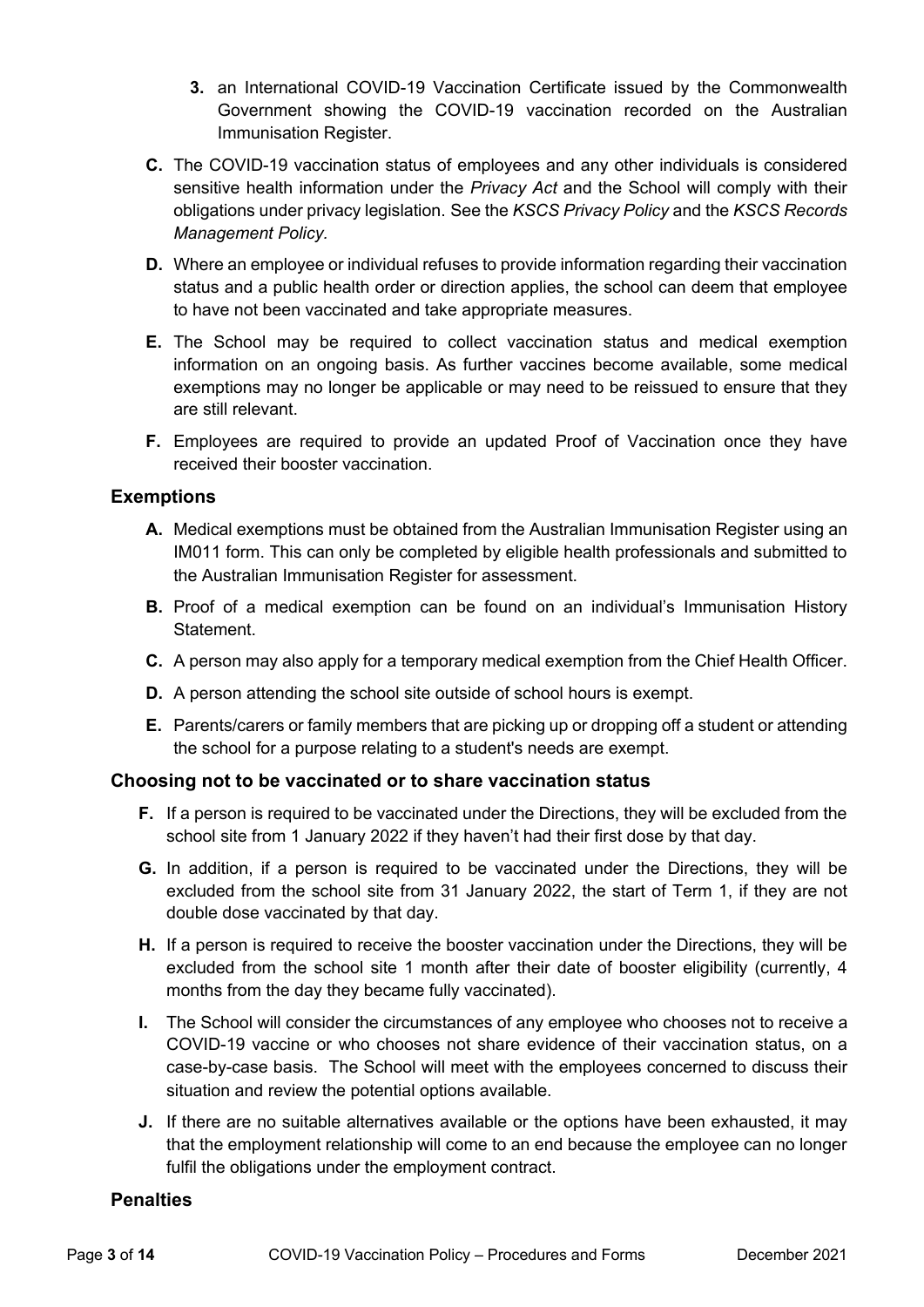**A.** It is an offence for a person to fail, without reasonable excuse, to comply with any of these directions, punishable by a fine of up to \$20,000 for individuals and \$100,000 for bodies corporate.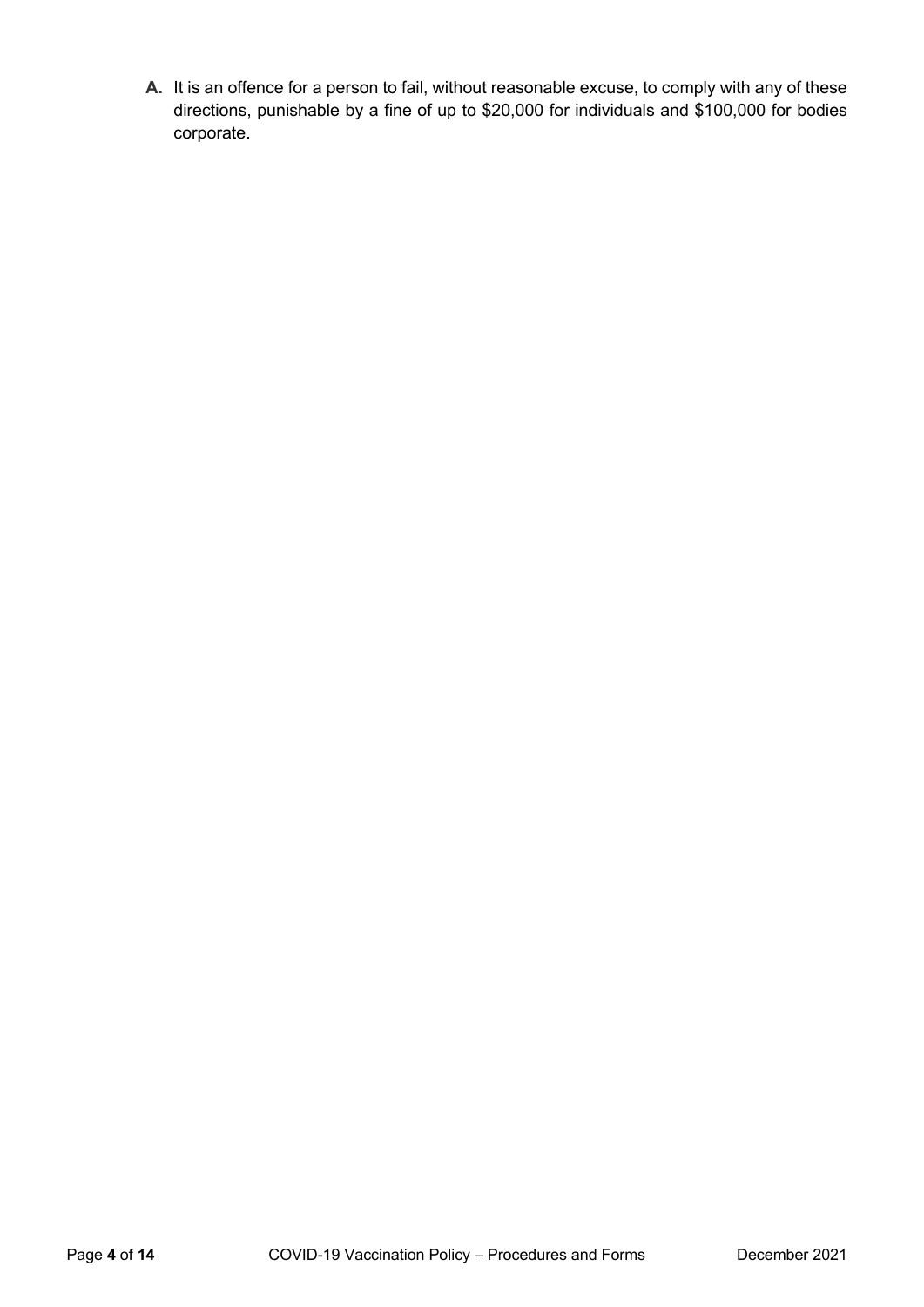

## **Individuals Impacted by the Directions**

Please note: The following information is based on the *Education Workers Directions No. 4*. In the ever-changing climate government announcements may arise which will override the information listed below. Any impacting changes will be communicated to school community.

| <b>Category of person</b> |                                                                           | <b>Examples</b><br>(Not limited to)                                                                                                                                                                              | <b>Vaccination</b><br>required<br>Y/N | <b>Evidence to be</b><br>collected                        | Notes / comments / exemptions                                                                                                                                                                                                                                                                                                                                                                                                                                                                                                 |
|---------------------------|---------------------------------------------------------------------------|------------------------------------------------------------------------------------------------------------------------------------------------------------------------------------------------------------------|---------------------------------------|-----------------------------------------------------------|-------------------------------------------------------------------------------------------------------------------------------------------------------------------------------------------------------------------------------------------------------------------------------------------------------------------------------------------------------------------------------------------------------------------------------------------------------------------------------------------------------------------------------|
| Employees                 | 1.1 Teaching,<br>Administration,<br>and Support staff<br>1.2 Relief staff | <b>Classroom Teachers</b><br><b>Specialist Teachers</b><br><b>Education Assistants</b><br>Principal<br><b>Bursar</b><br><b>Administration Assistant</b><br><b>Wellbeing Coordinator</b><br><b>Relief Teacher</b> | Y<br>Y                                | Evidence of<br>vaccination or<br>exemption<br>Evidence of | All staff working at a school site are required to be<br>vaccinated.<br>Teachers who visit the school are required to be<br>vaccinated. This includes music teachers, language<br>teachers, and specialist program teachers.<br>In order to commence a period of employment, new staff<br>are required to be vaccinated.<br>Staff on long-term leave, e.g., long service leave and<br>maternity leave, are required to be vaccinated prior to return<br>from leave.<br>All casual/relief staff are required to be vaccinated. |
|                           |                                                                           | <b>Relief Education Assistant</b><br><b>Relief Specialist Teacher</b>                                                                                                                                            |                                       | vaccination or<br>exemption                               |                                                                                                                                                                                                                                                                                                                                                                                                                                                                                                                               |
|                           | 1.3 Ancillary staff<br>member                                             | <b>Parent Coordinators:</b><br><b>Cleaning Coordinator</b><br>Internal Maintenance<br>Coordinator                                                                                                                | Y                                     | Evidence of<br>vaccination or<br>exemption                | Parent Coordinators are required to be vaccinated.                                                                                                                                                                                                                                                                                                                                                                                                                                                                            |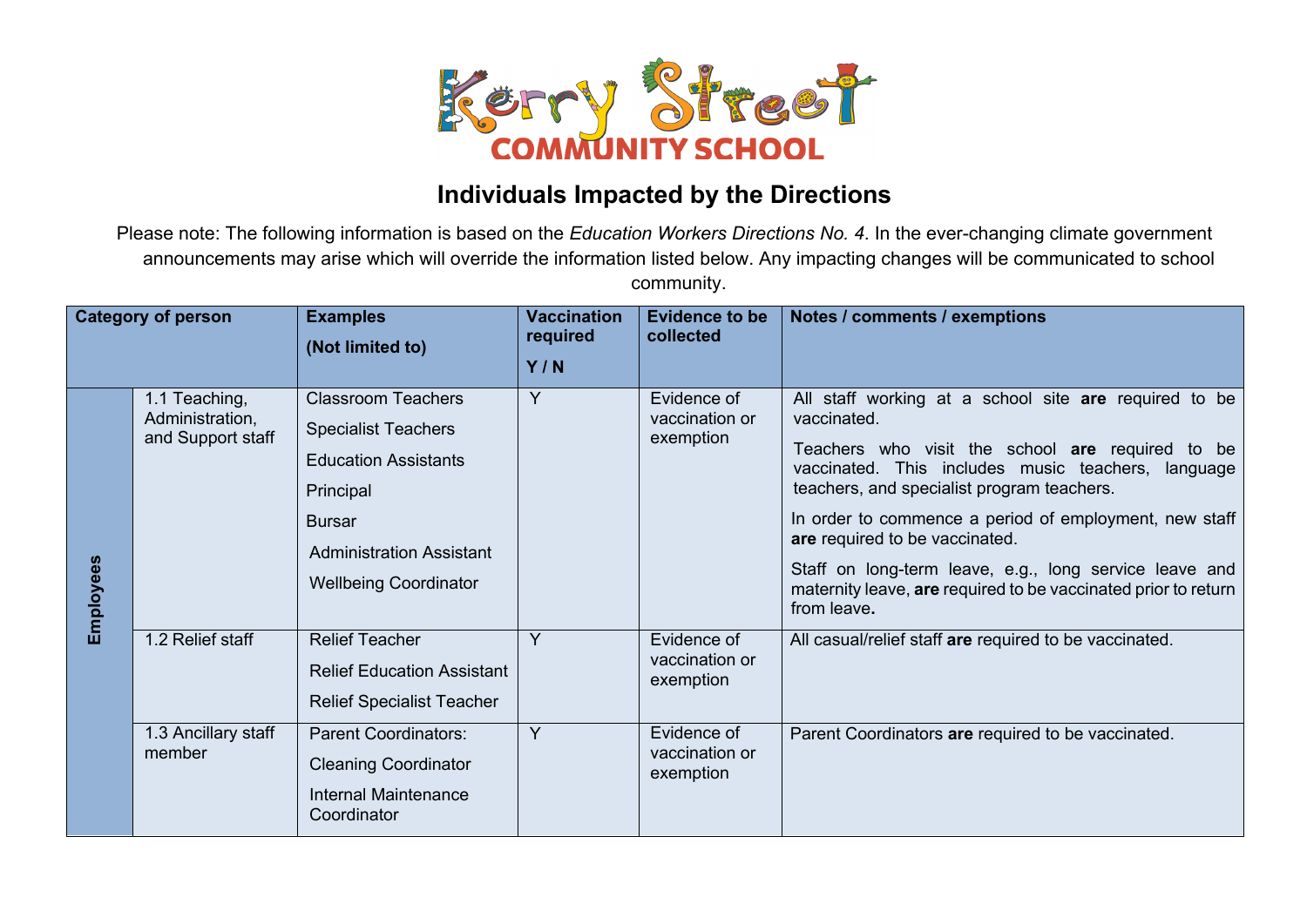|                                      |                                                                                       | <b>External Maintenance</b><br>Coordinator<br><b>Community Jobs</b><br>Coordinator                                                                                          |                |                                            |                                                                                                                                                                                                                                                                                                                                                                                                                                                                                                                                          |
|--------------------------------------|---------------------------------------------------------------------------------------|-----------------------------------------------------------------------------------------------------------------------------------------------------------------------------|----------------|--------------------------------------------|------------------------------------------------------------------------------------------------------------------------------------------------------------------------------------------------------------------------------------------------------------------------------------------------------------------------------------------------------------------------------------------------------------------------------------------------------------------------------------------------------------------------------------------|
|                                      | 2.1 Pre-service<br>teachers                                                           | <b>University Students</b><br><b>TAFE Students</b>                                                                                                                          | Y              | Evidence of<br>vaccination or<br>exemption | Pre-service teachers are required to be vaccinated prior to<br>commencing their practicum placement.                                                                                                                                                                                                                                                                                                                                                                                                                                     |
| Practicum and work<br>placements     | 2.2 Student work<br>placements                                                        | <b>High School Students</b>                                                                                                                                                 | Y              | Evidence of<br>vaccination or<br>exemption | Students completing work placements, work experience, or<br>volunteering, are required to be vaccinated                                                                                                                                                                                                                                                                                                                                                                                                                                  |
| $\overline{\mathbf{N}}$              | 2.3 Others<br>completing<br>practicum<br>placement                                    | <b>Art Therapy Students</b>                                                                                                                                                 | $\overline{Y}$ | Evidence of<br>vaccination or<br>exemption |                                                                                                                                                                                                                                                                                                                                                                                                                                                                                                                                          |
|                                      | 3.1 Parents/carers<br>picking up and<br>dropping off<br>children                      | Parents/ Carers<br>Family members<br><b>Visitors</b>                                                                                                                        | N              | N/A                                        | Parents/carers and visitors who pick up and drop off<br>students are not required to be vaccinated.                                                                                                                                                                                                                                                                                                                                                                                                                                      |
| Parents/Carers<br>$\dot{\mathbf{c}}$ | 3.2 Parents / carers<br>attending school<br>for a purpose<br>relating to a<br>student | Parent meetings<br>Parents/carers supporting<br>a child 1:1 to transition<br>into school<br>Parents/carers supporting<br>a child 1:1 as documented<br>in an individual plan | $\mathsf{N}$   | N/A                                        | Parents/carers or family members that are attending the<br>school for a purpose relating to a student's needs are not<br>required to be vaccinated.<br>Parents/carers supporting supporting students 1:1 with<br>anxiety, mental health, and self-regulation as documented<br>in an individual plan are not required to be vaccinated.<br>Parents/carers supporting a child 1:1 to transition into<br>school including Kindergarten parents/carers and<br>parents/carers attending a student trial are not required to<br>be vaccinated. |
|                                      | 3.3 Parents/carers<br>who visit the<br>school for student<br>related events           | Parent/carers attending:<br><b>Community meetings</b><br>Community workshops                                                                                                | N              | N/A                                        | Parents/carers and visitors who visit the school for student<br>related events are not required to be vaccinated.                                                                                                                                                                                                                                                                                                                                                                                                                        |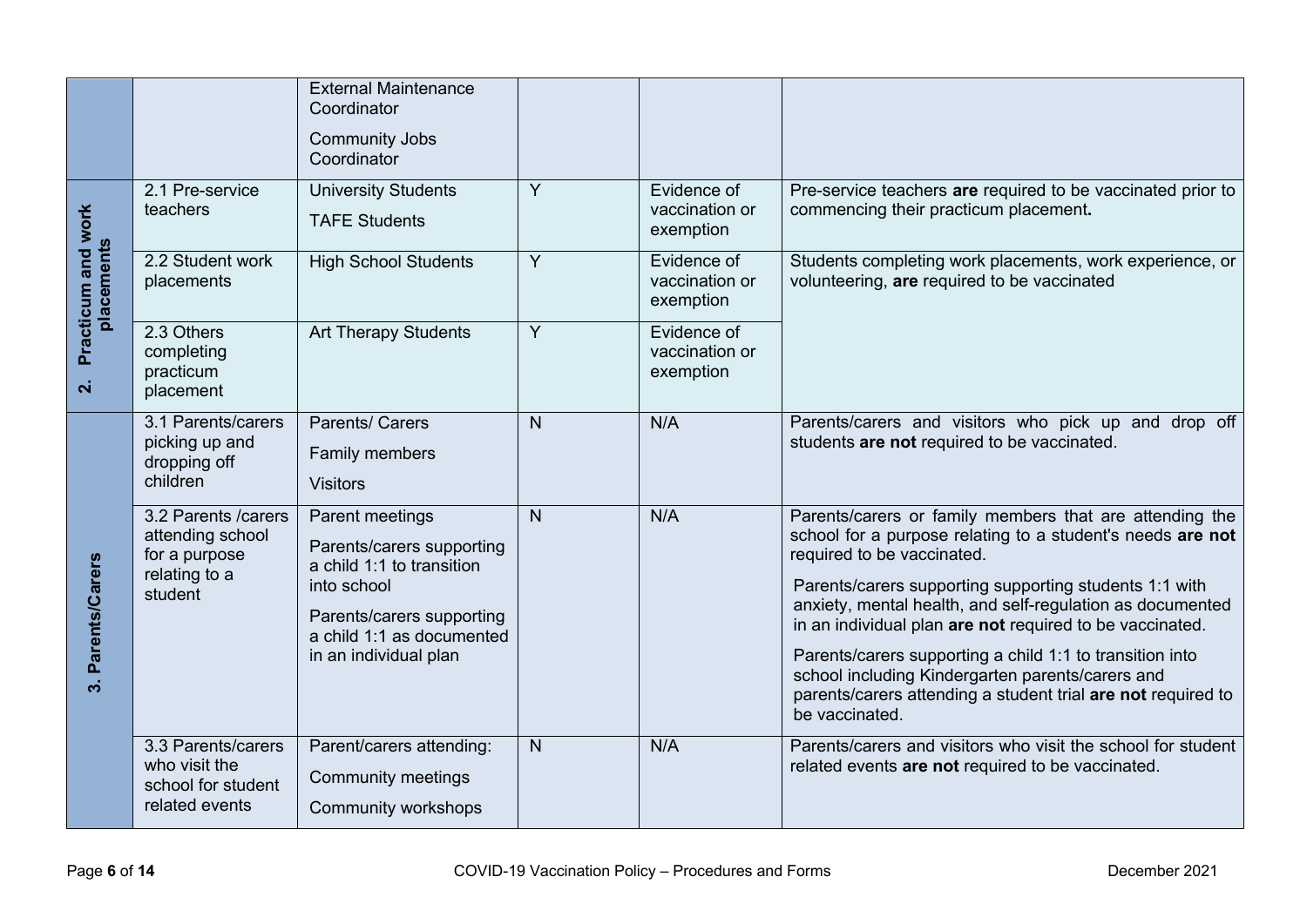|                                                                                                                              | School performances<br>Orientation                                                                                                               |   |                                                                                              |                                                                                                                                                                                                                                                                                                                                                                                                                                 |
|------------------------------------------------------------------------------------------------------------------------------|--------------------------------------------------------------------------------------------------------------------------------------------------|---|----------------------------------------------------------------------------------------------|---------------------------------------------------------------------------------------------------------------------------------------------------------------------------------------------------------------------------------------------------------------------------------------------------------------------------------------------------------------------------------------------------------------------------------|
| 3.4 Parents/carers<br>who visit the<br>school outside of<br>school hours                                                     | Parent meetings<br>After school activities<br><b>Community Jobs</b><br>Community events                                                          | N | N/A                                                                                          | Parents/carers attending the school site outside of<br>school hours, are not required to be vaccinated.                                                                                                                                                                                                                                                                                                                         |
| 3.5 Parents/carers<br>who visit the<br>school on an ad<br>hoc basis (less<br>than once per<br>week)                          | Parent/carers attending:<br>Classroom support<br>Reading volunteers<br><b>Excursions</b><br>Cooking school lunch<br>Completing community<br>jobs | N | Ad hoc sign in<br>requirement                                                                | Parents/carers, volunteers, and community members who<br>come to school on an ad hoc basis to work, participate in,<br>or facilitate activities are not required to be vaccinated.<br>Attendance at school is cumulative and non-vaccinated<br>parents/carers, volunteers, and community members may<br>only attend school once per week in total for all activities<br>outside ones permitted in points 3.1, 3.2, 3.3 and 3.4. |
| 3.6 Parents/carers<br>and community<br>members who visit<br>the school on a<br>regular basis<br>(more than once<br>per week) | Parent/carers attending:<br><b>Education support</b><br>Literacy/numeracy<br>support<br>Completing community<br>jobs                             | Y | Evidence of<br>vaccination or<br>exemption                                                   | Parents/carers, volunteers, and community members who<br>come to school on a regular basis to work, participate in, or<br>facilitate activities are required to be vaccinated.<br>Parents/carers and community members who volunteer in<br>canteens, uniform stores, literacy/numeracy, or education<br>support programs, or any other activity on a regular basis,<br>are required to be vaccinated.                           |
| 3.7 Parent/carers,<br>volunteers and<br>community<br>members who<br>attend overnight<br>camp                                 | Parent/carers attending:<br>School camp<br>Sleepovers                                                                                            | Y | Evidence of<br>vaccination or<br>exemption<br>Ad hoc sign in<br>requirement for<br>day trips | Parents/carers attending camp for a day trip on an ad hoc<br>basis are not required to be vaccinated                                                                                                                                                                                                                                                                                                                            |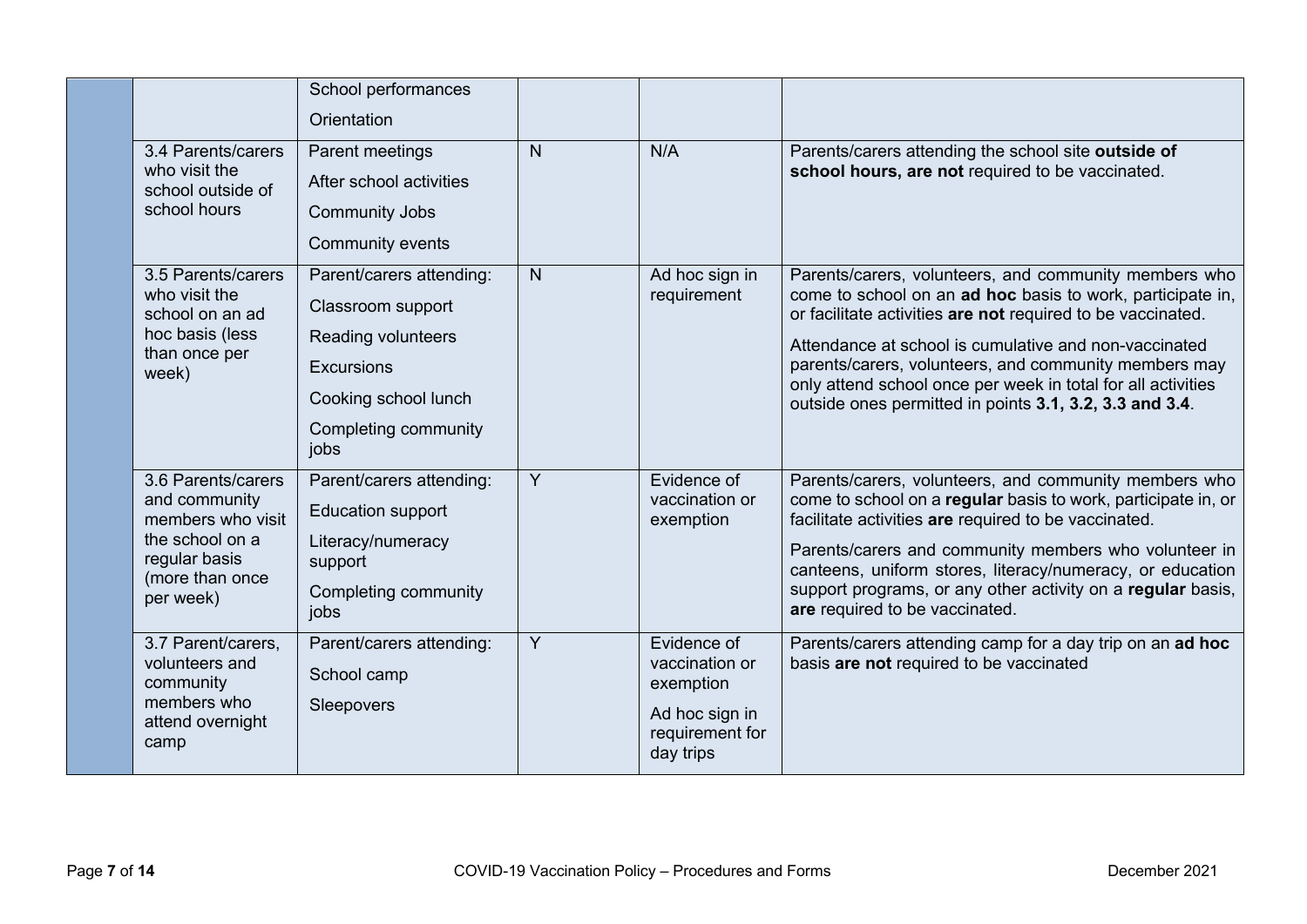| 4. Playgroup                                                                        | 4.1 Playgroup<br>attendees                                                                         | Facilitators<br>Parents/carers<br><b>Visitors</b>                                                              | $\overline{Y}$<br>unless<br>attending on<br>an ad hoc<br>basis | Evidence of<br>vaccination or<br>exemption<br>Ad hoc sign in<br>requirement                      | Parents/carers, community members, and visitors<br>attending playgroup on an ad hoc basis are not required<br>to be vaccinated.<br>Attendance at school is cumulative and non-vaccinated<br>parents/carers, volunteers, and community members may<br>only attend school once per week in total for all activities<br>outside ones permitted in points 3.1, 3.2, 3.3 and 3.4. |
|-------------------------------------------------------------------------------------|----------------------------------------------------------------------------------------------------|----------------------------------------------------------------------------------------------------------------|----------------------------------------------------------------|--------------------------------------------------------------------------------------------------|------------------------------------------------------------------------------------------------------------------------------------------------------------------------------------------------------------------------------------------------------------------------------------------------------------------------------------------------------------------------------|
|                                                                                     | 5.1 Volunteers<br>attending the<br>school site during<br>school hours on a<br>regular basis        | Volunteers<br><b>Board members</b><br><b>Parent Forum members</b>                                              | $\overline{Y}$                                                 | Evidence of<br>vaccination or<br>exemption                                                       | Volunteers, Parent Forum, and Board members attending<br>the school site during school hours on a regular basis<br>are required to be vaccinated.                                                                                                                                                                                                                            |
| 5. Volunteers                                                                       | 5.2 Volunteers<br>attending the<br>school site outside<br>of school hours or<br>on an ad hoc basis | Volunteers<br>Board members<br><b>Parent Forum members</b>                                                     | N                                                              | Ad hoc sign in<br>requirement<br>during school<br>hours                                          | Volunteers, Parent Forum, and Board members attending<br>the school site outside of school hours or on an ad hoc<br>basis are not required to be vaccinated.                                                                                                                                                                                                                 |
| 6. Allied Health<br>Professionals                                                   | 6.1 Allied Health<br>Professionals                                                                 | <b>Occupational Therapists</b><br><b>Speech Therapists</b><br>Physiotherapists<br>Psychologists<br>Counsellors | $\overline{Y}$                                                 | Evidence of<br>vaccination or<br>exemption                                                       | When working at a school, therapists are required to be<br>double dose vaccinated in line with the Primary Health<br>Care Directions.                                                                                                                                                                                                                                        |
| Third Party<br>Providers                                                            | 7.1 Contractors<br>and External<br>Providers who<br>attend school sites                            | <b>Cleaners</b><br><b>Support Services</b><br><b>Construction Services</b><br><b>Excursion Providers</b>       | Y                                                              | Confirmation of<br>employee<br>vaccinations<br>and/or evidence<br>of vaccination<br>or exemption | Contractors or external providers who attend school sites<br>are required to be vaccinated. This includes contractors,<br>sub-contractors, any person engaged to provide goods,<br>services, and/or works at the school site, representatives<br>from other government departments, social workers,<br>nurses, and any other external providers.                             |
| COVID-19 Vaccination Policy - Procedures and Forms<br>Page 8 of 14<br>December 2021 |                                                                                                    |                                                                                                                |                                                                |                                                                                                  |                                                                                                                                                                                                                                                                                                                                                                              |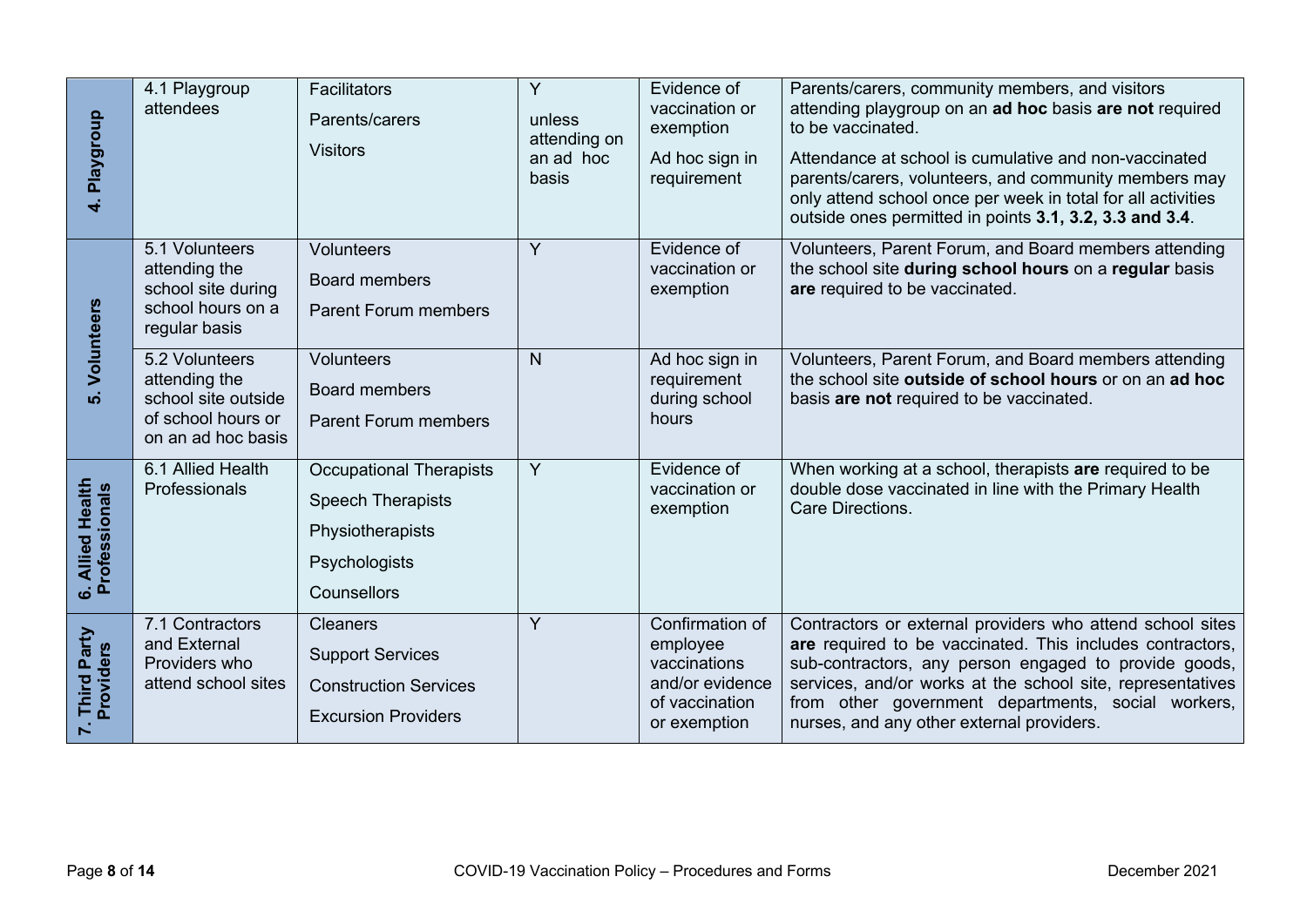|                                              | 7.2 Contractors<br>and External<br>Providers that<br>attend the school<br>site on an ad hoc<br>basis | <b>Cleaners</b><br><b>Support Services</b><br><b>Construction Services</b><br><b>Excursion Providers</b> | N | Ad hoc sign in<br>requirement<br>during school<br>hours | Any person engaged to provide goods, services, and/or<br>works on an ad hoc basis (no more than once per week)<br>are not required to be vaccinated.<br>Excursion providers and external staff associated with<br>excursions off site, e.g., swimming instructors and camp<br>activity providers, are not required to be vaccinated.<br>A person who delivers goods on an ad hoc basis or who is<br>not required to come within 1.5 metres of students at the<br>school are not required to be vaccinated. |
|----------------------------------------------|------------------------------------------------------------------------------------------------------|----------------------------------------------------------------------------------------------------------|---|---------------------------------------------------------|------------------------------------------------------------------------------------------------------------------------------------------------------------------------------------------------------------------------------------------------------------------------------------------------------------------------------------------------------------------------------------------------------------------------------------------------------------------------------------------------------------|
| community user<br>party<br>Third<br>$\infty$ | 8.1 Third<br>party/community<br>$user - facility$<br>access                                          | Users of:<br><b>Hall Hire</b><br><b>Kitchen Hire</b>                                                     | N | N/A                                                     | Third party/community users only work at school after<br>school hours and are not required to be vaccinated. E.g.,<br>this includes sports groups, language classes, musical<br>groups, scout groups, volunteering groups, dance classes<br>and church groups.                                                                                                                                                                                                                                             |
| ৳<br>partmen<br>Education<br>AISWA           | 9.1 Department of<br>Education /<br><b>AISWA Employees</b>                                           | <b>PL Facilitators</b><br>Consultants<br><b>Regulators</b>                                               | Y | Evidence of<br>vaccination or<br>exemption              | A person employed or engaged in the Department of<br>Education or AISWA who attends the school site other<br>than on an ad hoc basis are required to be vaccinated.                                                                                                                                                                                                                                                                                                                                        |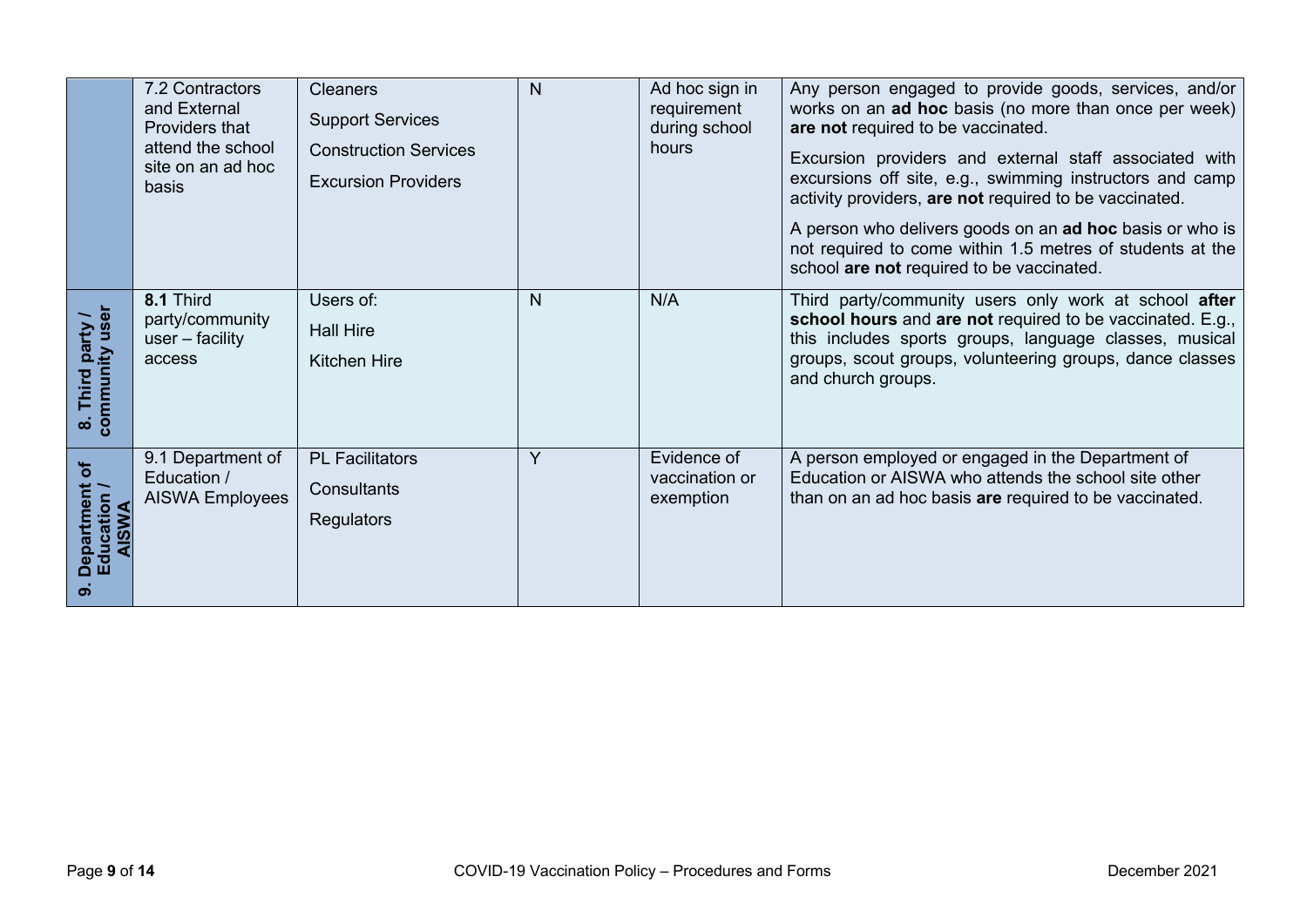## **3. Sign in procedures**

All reference to vaccination status will remain completely confidential.

Procedure:

- A. All parents attending school beyond dropping off / picking up children must sign in at the office.
- B. Administration will enquire as to reason for attending the school site.
- C. Unvaccinated adults can attend school site during school hours for the purpose of:
	- a. 1:1 support for child/ren as documented in an Individual Plan or support to transition into school
	- b. Attending school related events
	- c. Attending outside of school hours
	- d. Attending the school on an adhoc basis (no more than once per week)
	- \* More information regarding individuals impacted by the Education Worker Directions, please see Vaccination Policy and Procedure
- D. Administration will record purpose for attendance and ensure that either vaccination certificate is sighted, or visitor falls into one of the above categories.
- E. Visitors will be issued with a visitors pass.
- F. Visitors must sign out upon departure.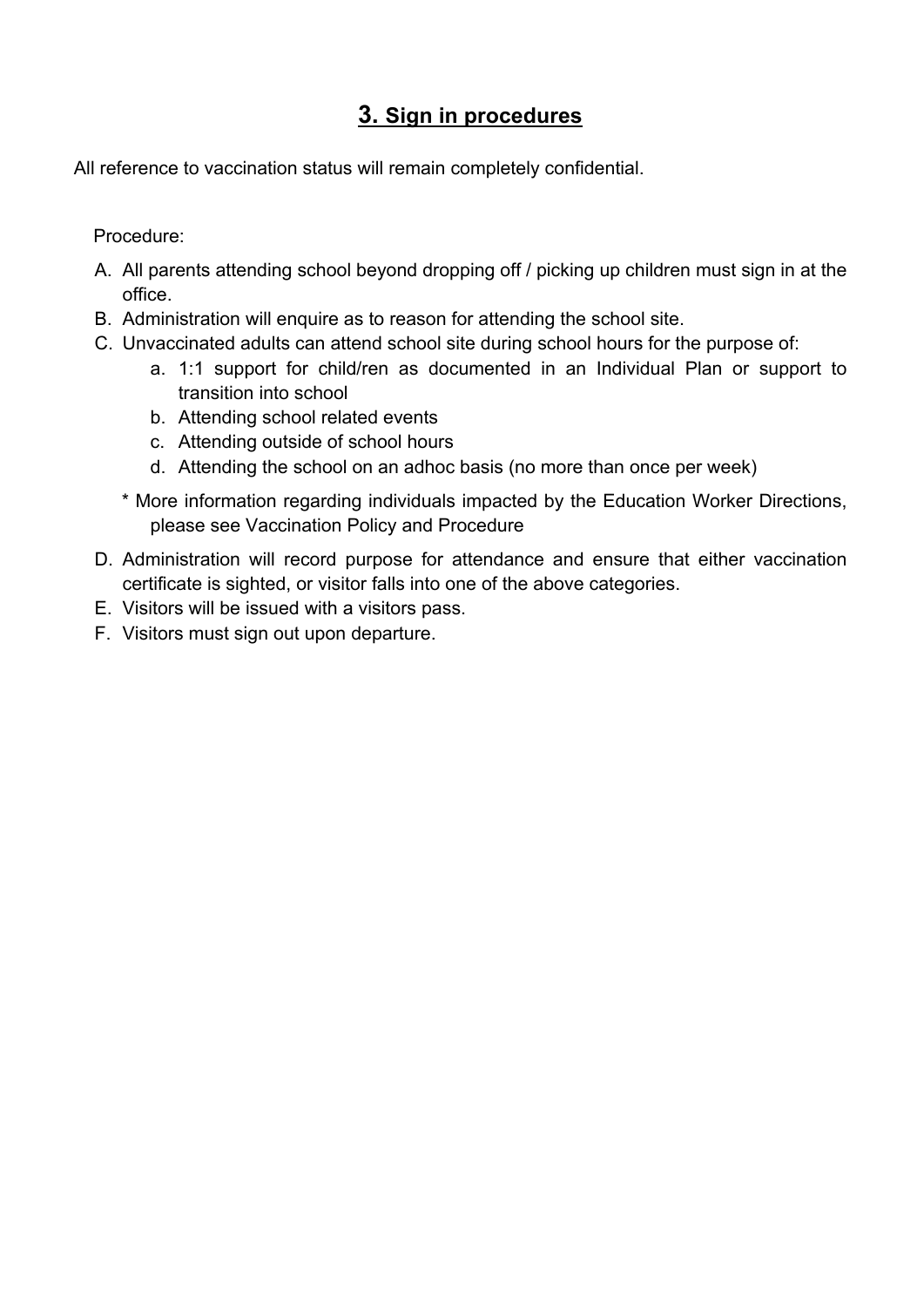## **4. Education Worker Directions (No 4)– Schedule 3 School Worker**

**Complete document:** Education Worker Restrictions on Access Directions (No.4).pdf (www.wa.gov.au)

**Column 1** – School worker **Column 2** – Exempt persons

Schedule 3

#### School worker

|              | Row Column 1                                                                                                                                                                                                                                                                                                                 | Column <sub>2</sub>                                                                                                                                                                                                                                                                                                                                                                                                                                                                                                                                                                                                                                                                                                                                                                                                                                                                                                                                                                                                                         |
|--------------|------------------------------------------------------------------------------------------------------------------------------------------------------------------------------------------------------------------------------------------------------------------------------------------------------------------------------|---------------------------------------------------------------------------------------------------------------------------------------------------------------------------------------------------------------------------------------------------------------------------------------------------------------------------------------------------------------------------------------------------------------------------------------------------------------------------------------------------------------------------------------------------------------------------------------------------------------------------------------------------------------------------------------------------------------------------------------------------------------------------------------------------------------------------------------------------------------------------------------------------------------------------------------------------------------------------------------------------------------------------------------------|
| $\mathbf{1}$ | work at a school or boarding premise by the resides at the boarding premise.<br>the boarding premise.<br>teacher, an education assistant, a school 1 or Group 2 industry or occupation.<br>officer or any other education staff working<br>at a school or a boarding supervisor at a<br>boarding premise.                    | A person who is employed or engaged to A student who is enrolled at the school or<br>Department of Education or the owner, Note: Students enrolled at a school are not<br>operator or person in charge of the school or required to be vaccinated to attend the<br>school at which they are enrolled. However,<br>Note: This includes a person engaged or a student enrolled at a school may be<br>employed on a casual or ad hoc basis by the required to comply with vaccination<br>Department of Education or the owner, requirements in these or other directions for<br>operator or person in charge of the school the purposes of a placement or volunteer<br>or boarding premise, such as a relief work, coordinated by the school, in a Group<br>A person who is a parent, carer or family<br>member who is picking up or dropping off a<br>student or is attending the school or<br>boarding premise for a purpose relating to a<br>student.<br>Note: This includes a parent who attends a<br>school for a parent teacher meeting. |
| 2            | A person who is on a placement at a school<br>or boarding premise as a formal part of their<br>education, including an apprentice or<br>student on work experience.<br>Note: For example a student from another<br>school, a vocational education and training<br>institution or a university on a placement at<br>a school. |                                                                                                                                                                                                                                                                                                                                                                                                                                                                                                                                                                                                                                                                                                                                                                                                                                                                                                                                                                                                                                             |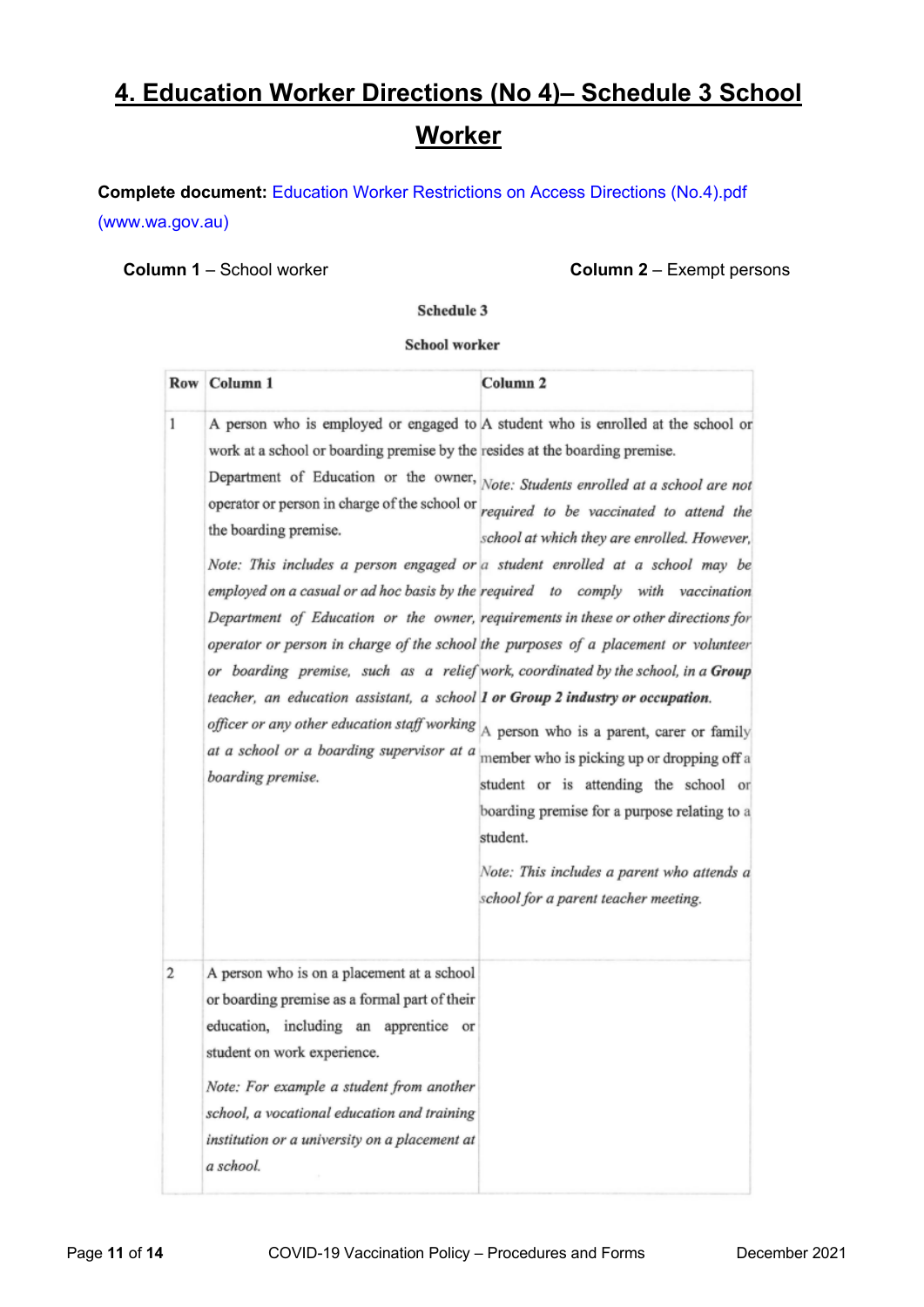|   | Row Column 1                                                                                                                                                                                                                                                                                                                                                                                                                                                                                                                                                                                                                                                                                                                                                                                                                                                                                                | Column <sub>2</sub>                                                                                                                                                                                                                                                                                                                                                                                                                                                                                                                  |
|---|-------------------------------------------------------------------------------------------------------------------------------------------------------------------------------------------------------------------------------------------------------------------------------------------------------------------------------------------------------------------------------------------------------------------------------------------------------------------------------------------------------------------------------------------------------------------------------------------------------------------------------------------------------------------------------------------------------------------------------------------------------------------------------------------------------------------------------------------------------------------------------------------------------------|--------------------------------------------------------------------------------------------------------------------------------------------------------------------------------------------------------------------------------------------------------------------------------------------------------------------------------------------------------------------------------------------------------------------------------------------------------------------------------------------------------------------------------------|
| 3 | A person who provides goods or services at A person who is an ad hoc volunteer.<br>in a voluntary or unpaid capacity, to work at<br>a school or boarding premise by the owner,<br>operator or person in charge of the school or<br>boarding premise or a third party on behalf fabricator, plumber, plasterer.<br>of the owner, operator or person in charge<br>of the school or boarding premise including:<br>provides<br>firm<br>that<br>staff<br>to<br>supplement<br>the<br>permanent<br>workforce and contractors;<br>(b) an administrative staff member<br>including a person working in<br>administration, policy, management<br>or reception services;<br>(c) an ancillary staff member including<br>a cleaner, a gardener, a handyperson<br>performing<br>food<br>person<br>а<br>preparation services and a person<br>providing maintenance services.<br>Note: This includes swimming instructors. | a school or boarding premise and is A person who provides goods and services<br>employed or otherwise engaged, including on an ad hoc basis, including but not limited<br>tradesperson, drainer, gasfitter,<br>to<br>$\mathbf{a}$<br>plumber, mechanic, electrician, builder, air<br>conditioning or refrigeration worker, metal<br>A person who delivers goods on an ad hoc<br>basis or who is not required to come within<br>(a) a person engaged by a labour hire $ 1.5$ metres of students at the school or<br>boarding premise. |
| 4 | hoc basis only.<br>Note: This includes parents and community<br>volunteers, such as those working in the<br>canteen, uniform store, involved in school                                                                                                                                                                                                                                                                                                                                                                                                                                                                                                                                                                                                                                                                                                                                                      | A person who participates in or facilitates A person who is a visitor to a school or<br>activities at the school or boarding premise boarding premise, including a parent, carer<br>other than a person who does so on an ad of family member of a student or volunteer,<br>who participates in or facilitates activities at<br>the school or boarding premise on an ad hoc<br>basis only.                                                                                                                                           |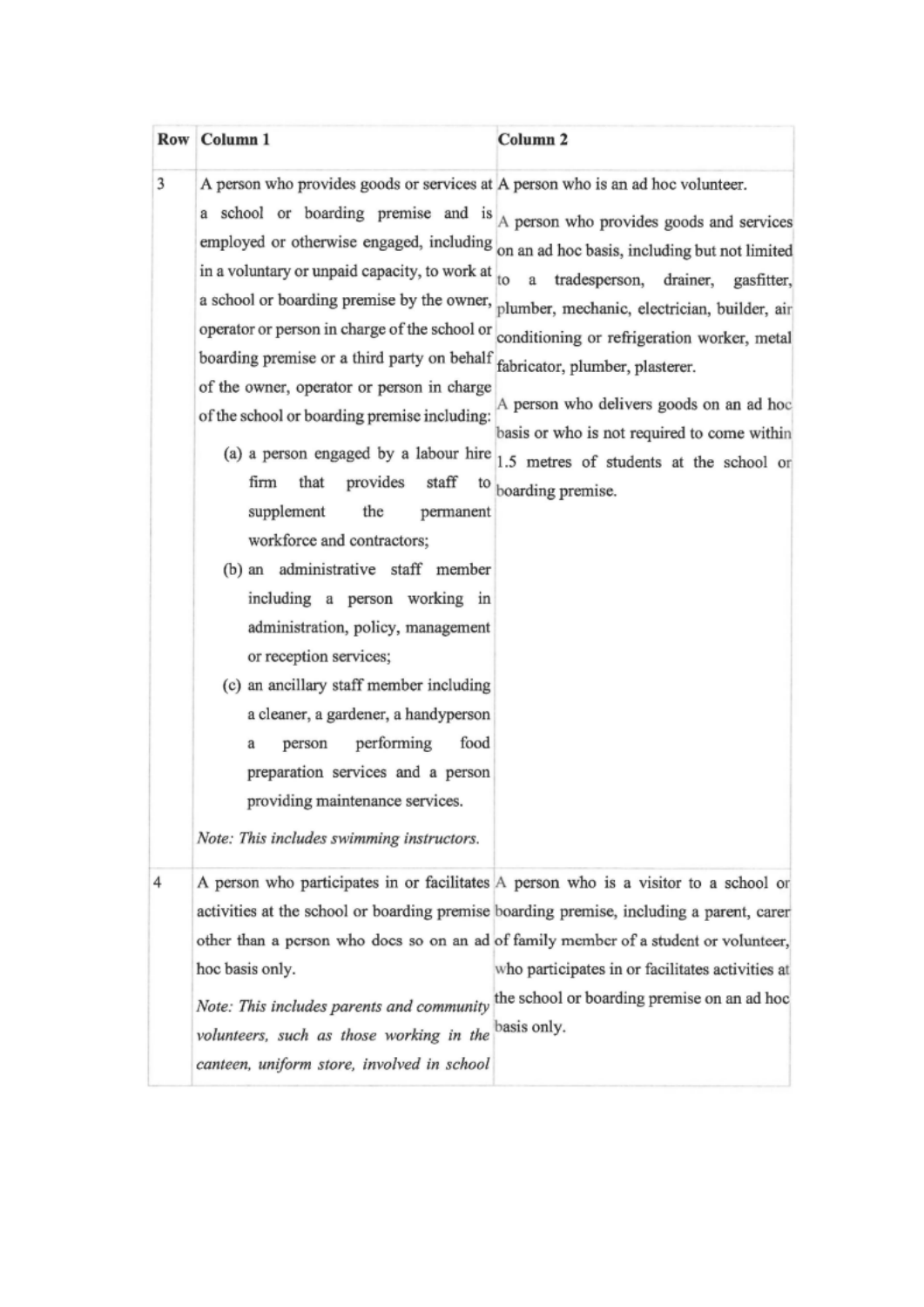|   | Row Column 1                                                                                                                                      | Column <sub>2</sub>                                                                                                                                                                                                                                        |
|---|---------------------------------------------------------------------------------------------------------------------------------------------------|------------------------------------------------------------------------------------------------------------------------------------------------------------------------------------------------------------------------------------------------------------|
|   | and Citizen (P&C) committees.                                                                                                                     | <i>literacy programs, parent excursion</i> A person who enters, or remains at, a school<br>supervisors and members of any Parents outside of school hours other than a person<br>of the kind set out in rows 1, 2, 3 or 5 of<br>column 1 of this schedule. |
| 5 | A person employed or engaged in the<br>Department of Education who attends a<br>school or boarding premise other than on an<br>ad hoc basis only. |                                                                                                                                                                                                                                                            |